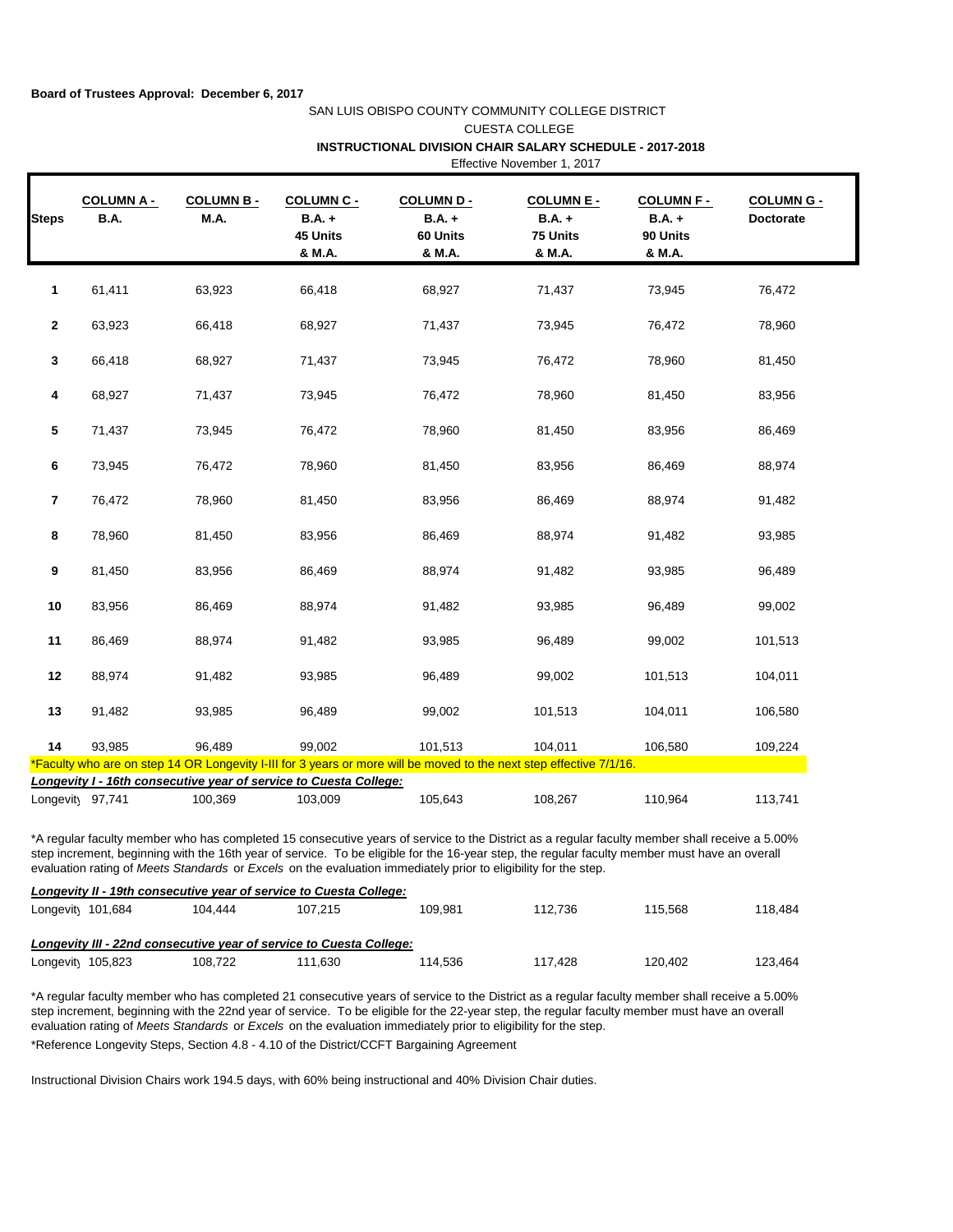## SAN LUIS OBISPO COUNTY COMMUNITY COLLEGE DISTRICT CUESTA COLLEGE  **SERVICE FACULTY CHAIR SALARY SCHEDULE - 2017-2018** Effective November 1, 2017

|              | <b>COLUMN A -</b> | <b>COLUMN B-</b> | <b>COLUMN C -</b>                                                            | <b>COLUMN D-</b>               | <b>COLUMN E -</b>                                                                                                                                                                                                                                                                              | <b>COLUMN F-</b>                    | <b>COLUMN G -</b> |
|--------------|-------------------|------------------|------------------------------------------------------------------------------|--------------------------------|------------------------------------------------------------------------------------------------------------------------------------------------------------------------------------------------------------------------------------------------------------------------------------------------|-------------------------------------|-------------------|
| <b>Steps</b> | <b>B.A.</b>       | M.A.             | <b>B.A.</b> +<br>45 Units<br>& M.A.                                          | $B.A. +$<br>60 Units<br>& M.A. | $B.A. +$<br>75 Units<br>& M.A.                                                                                                                                                                                                                                                                 | <b>B.A.</b> +<br>90 Units<br>& M.A. | Doctorate         |
| 1            | 65,663            | 68,426           | 71,171                                                                       | 73,931                         | 76,692                                                                                                                                                                                                                                                                                         | 79,450                              | 82,230            |
| 2            | 68,426            | 71,171           | 73,931                                                                       | 76,692                         | 79,450                                                                                                                                                                                                                                                                                         | 82,230                              | 84,967            |
| 3            | 71,171            | 73,931           | 76,692                                                                       | 79,450                         | 82,230                                                                                                                                                                                                                                                                                         | 84,967                              | 87,706            |
| 4            | 73,931            | 76,692           | 79,450                                                                       | 82,230                         | 84,967                                                                                                                                                                                                                                                                                         | 87,706                              | 90,463            |
| 5            | 76,692            | 79,450           | 82,230                                                                       | 84,967                         | 87,706                                                                                                                                                                                                                                                                                         | 90,463                              | 93,227            |
| 6            | 79,450            | 82,230           | 84,967                                                                       | 87,706                         | 90,463                                                                                                                                                                                                                                                                                         | 93,227                              | 95,982            |
| 7            | 82,230            | 84,967           | 87,706                                                                       | 90,463                         | 93,227                                                                                                                                                                                                                                                                                         | 95,982                              | 98,741            |
| 8            | 84,967            | 87,706           | 90,463                                                                       | 93,227                         | 95,982                                                                                                                                                                                                                                                                                         | 98,741                              | 101,494           |
| 9            | 87,706            | 90,463           | 93,227                                                                       | 95,982                         | 98,741                                                                                                                                                                                                                                                                                         | 101,494                             | 104,249           |
| 10           | 90,463            | 93,227           | 95,982                                                                       | 98,741                         | 101,494                                                                                                                                                                                                                                                                                        | 104,249                             | 107,013           |
| 11           | 93,227            | 95,982           | 98,741                                                                       | 101,494                        | 104,249                                                                                                                                                                                                                                                                                        | 107,013                             | 109,775           |
| 12           | 95,982            | 98,741           | 101,494                                                                      | 104,249                        | 107,013                                                                                                                                                                                                                                                                                        | 109,775                             | 112,523           |
| 13           | 98,741            | 101,494          | 104,249                                                                      | 107,013                        | 109,775                                                                                                                                                                                                                                                                                        | 112,523                             | 115,349           |
| 14           | 101,494           | 104,249          | 107,013                                                                      | 109,775                        | 112,523                                                                                                                                                                                                                                                                                        | 115,349                             | 118,257           |
|              |                   |                  |                                                                              |                                | *Faculty who are on step 14 OR Longevity I-III for 3 years or more will be moved to the next step effective 7/1/16.                                                                                                                                                                            |                                     |                   |
|              | Longevity 105,626 | 108,517          | Longevity I - 16th consecutive year of service to Cuesta College:<br>111,421 | 114,318                        | 117,205                                                                                                                                                                                                                                                                                        | 120,171                             | 123,226           |
|              |                   |                  | Longevity II - 19th consecutive year of service to Cuesta College:           |                                | *A regular faculty member who has completed 15 consecutive years of service to the District as a regular faculty member shall receive a 5.00%<br>step increment, beginning with the 16th year of service. To be eligible for the 16-year step, the regular faculty member must have an overall |                                     |                   |
|              |                   |                  |                                                                              |                                | 122,121                                                                                                                                                                                                                                                                                        | 125,236                             |                   |

\*Reference Longevity Steps, Section 4.8 - 4.10 of the District/CCFT Bargaining Agreement \*A regular faculty member who has completed 21 consecutive years of service to the District as a regular faculty member shall receive a 5.00% step increment, beginning with the 22nd year of service. To be eligible for the 22-year step, the regular faculty member must have an overall

Service Faculty Chairs work 216.5 days, with 60% being contractual service duties and 40% Division Chair duties.